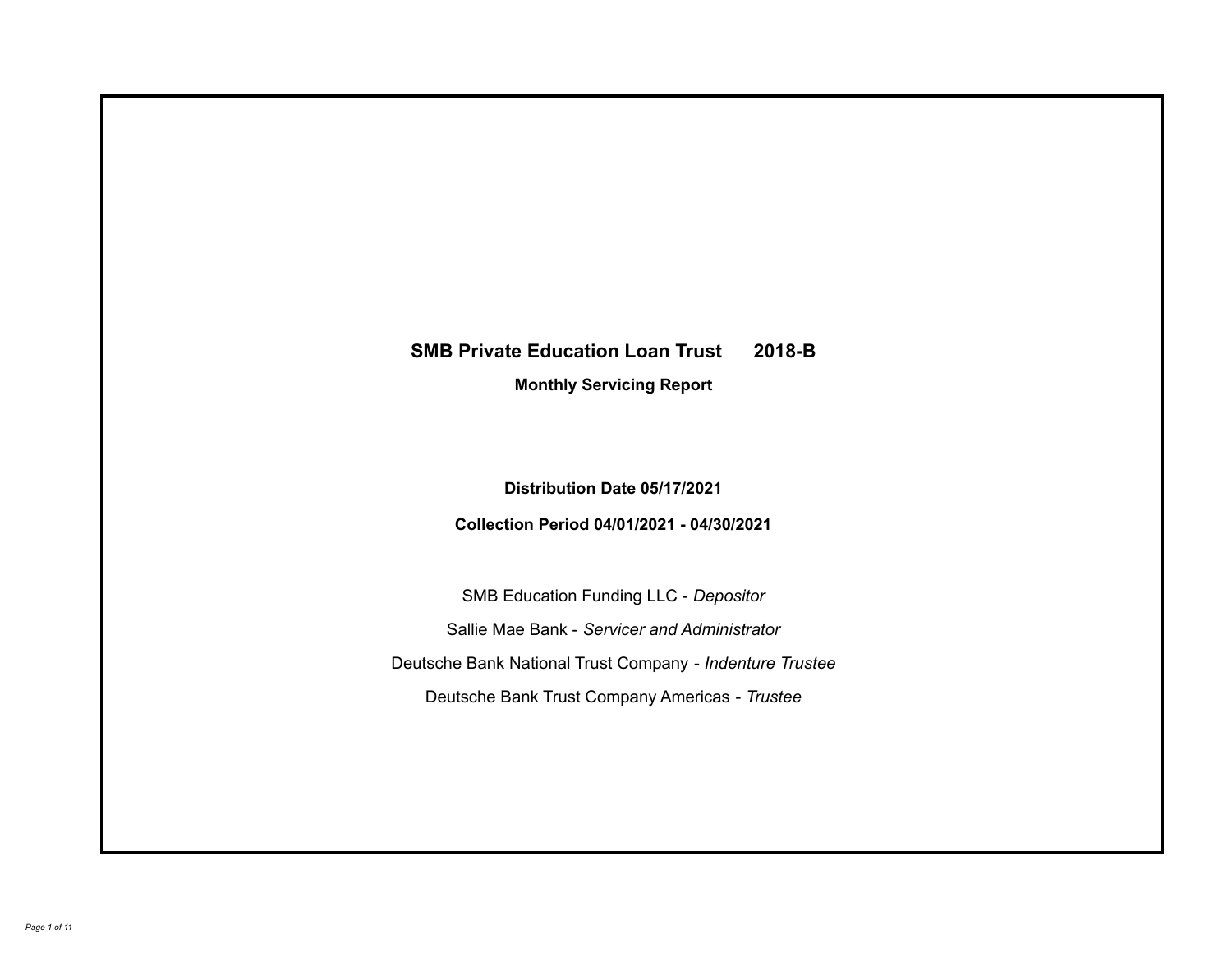A

| А | <b>Student Loan Portfolio Characteristics</b>                    | <b>Settlement Date</b><br>06/20/2018 | 03/31/2021                        | 04/30/2021                        |
|---|------------------------------------------------------------------|--------------------------------------|-----------------------------------|-----------------------------------|
|   | <b>Principal Balance</b><br>Interest to be Capitalized Balance   | \$711,764,068.61<br>45,061,230.34    | \$467,357,229.80<br>28,293,218.97 | \$458,020,126.37<br>28,647,028.15 |
|   | Pool Balance                                                     | \$756,825,298.95                     | \$495,650,448.77                  | \$486,667,154.52                  |
|   | Weighted Average Coupon (WAC)<br>Weighted Average Remaining Term | 9.50%<br>138.18                      | 8.15%<br>131.10                   | 8.15%<br>130.86                   |
|   | Number of Loans<br>Number of Borrowers<br>Pool Factor            | 61,394<br>59,075                     | 40,846<br>39,489<br>0.654907347   | 40,148<br>38,815<br>0.643037641   |
|   | Since Issued Total Constant Prepayment Rate (1)                  |                                      | 11.97%                            | 12.02%                            |
| в | <b>Debt Securities</b><br><b>Cusip/Isin</b>                      | 04/15/2021                           |                                   | 05/17/2021                        |

|                  | <b>DENI ACAMINICA</b><br>Gusipham |                  | $-0.01111 - 0.0111$ |
|------------------|-----------------------------------|------------------|---------------------|
| A <sub>2</sub> A | 78449LAB4                         | \$215,427,269.55 | \$210,909,013.14    |
| A2B              | 78449LAC2                         | \$105,810,567.03 | \$103,591,352.75    |
| в                | 78449LAD0                         | \$50,500,000.00  | \$50,500,000.00     |

| C | <b>Certificates</b> | Cusip/Isin | 04/15/2021   | 05/17/2021   |
|---|---------------------|------------|--------------|--------------|
|   | Residual            | 78449L108  | \$100,000.00 | \$100,000.00 |

| -<br>◡ | <b>Account Balances</b> | 04/15/2021   | 05/17/2021                |
|--------|-------------------------|--------------|---------------------------|
|        | Reserve Account Balance | 1,912,058.00 | ,912,058.00<br>$^{\star}$ |

| E. | <b>Asset / Liability</b>               | 04/15/2021       | 05/17/2021       |
|----|----------------------------------------|------------------|------------------|
|    | Overcollateralization Percentage       | 25.00%           | 25.00%           |
|    | Specified Overcollateralization Amount | \$123,912,612.19 | \$121,666,788.63 |
|    | Actual Overcollateralization Amount    | \$123,912,612.19 | \$121,666,788.63 |

(1) For additional information, see 'Since Issued CPR Methodology' found on page 11 of this report.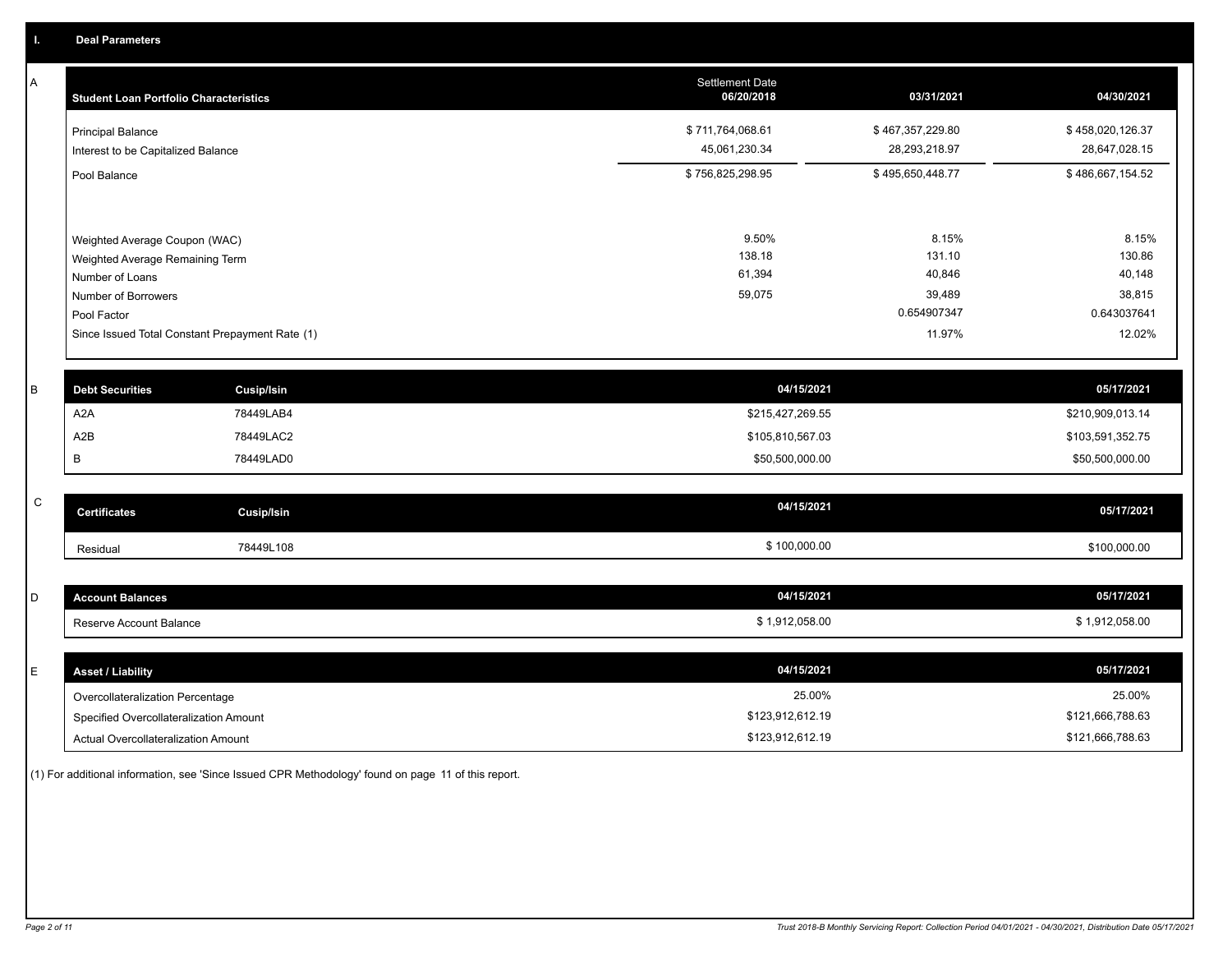| Α | <b>Student Loan Principal Receipts</b>                           |                 |
|---|------------------------------------------------------------------|-----------------|
|   | <b>Borrower Principal</b>                                        | 9,129,707.11    |
|   | <b>Consolidation Activity Principal</b>                          | 0.00            |
|   | Seller Principal Reimbursement                                   | (664.52)        |
|   | Servicer Principal Reimbursement                                 | 0.00            |
|   | Delinquent Principal Purchases by Servicer                       | 0.00            |
|   | <b>Other Principal Deposits</b>                                  | 96,204.51       |
|   | <b>Total Principal Receipts</b>                                  | \$9,225,247.10  |
| В | <b>Student Loan Interest Receipts</b>                            |                 |
|   | Borrower Interest                                                | 2,329,650.61    |
|   | <b>Consolidation Activity Interest</b>                           | 0.00            |
|   | Seller Interest Reimbursement                                    | (17.09)         |
|   | Servicer Interest Reimbursement                                  | 0.00            |
|   | Delinquent Interest Purchases by Servicer                        | 0.00            |
|   | <b>Other Interest Deposits</b>                                   | 443.37          |
|   | <b>Total Interest Receipts</b>                                   | \$2,330,076.89  |
| C | <b>Recoveries on Realized Losses</b>                             | \$39,241.24     |
| D | <b>Investment Income</b>                                         | \$290.96        |
| Ε | <b>Funds Borrowed from Next Collection Period</b>                | \$0.00          |
| F | <b>Funds Repaid from Prior Collection Period</b>                 | \$0.00          |
| G | Loan Sale or Purchase Proceeds                                   | \$0.00          |
| н | Initial Deposits to Distribution Account                         | \$0.00          |
|   | <b>Excess Transferred from Other Accounts</b>                    | \$0.00          |
| J | <b>Borrower Benefit Reimbursements</b>                           | \$0.00          |
| Κ | <b>Other Deposits</b>                                            | \$0.00          |
| L | <b>Other Fees Collected</b>                                      | \$0.00          |
| м | <b>AVAILABLE FUNDS</b>                                           | \$11,594,856.19 |
| N | Non-Cash Principal Activity During Collection Period             | \$(111, 856.33) |
| O | Aggregate Purchased Amounts by the Depositor, Servicer or Seller | \$96,647.88     |
| P | Aggregate Loan Substitutions                                     | \$0.00          |
|   |                                                                  |                 |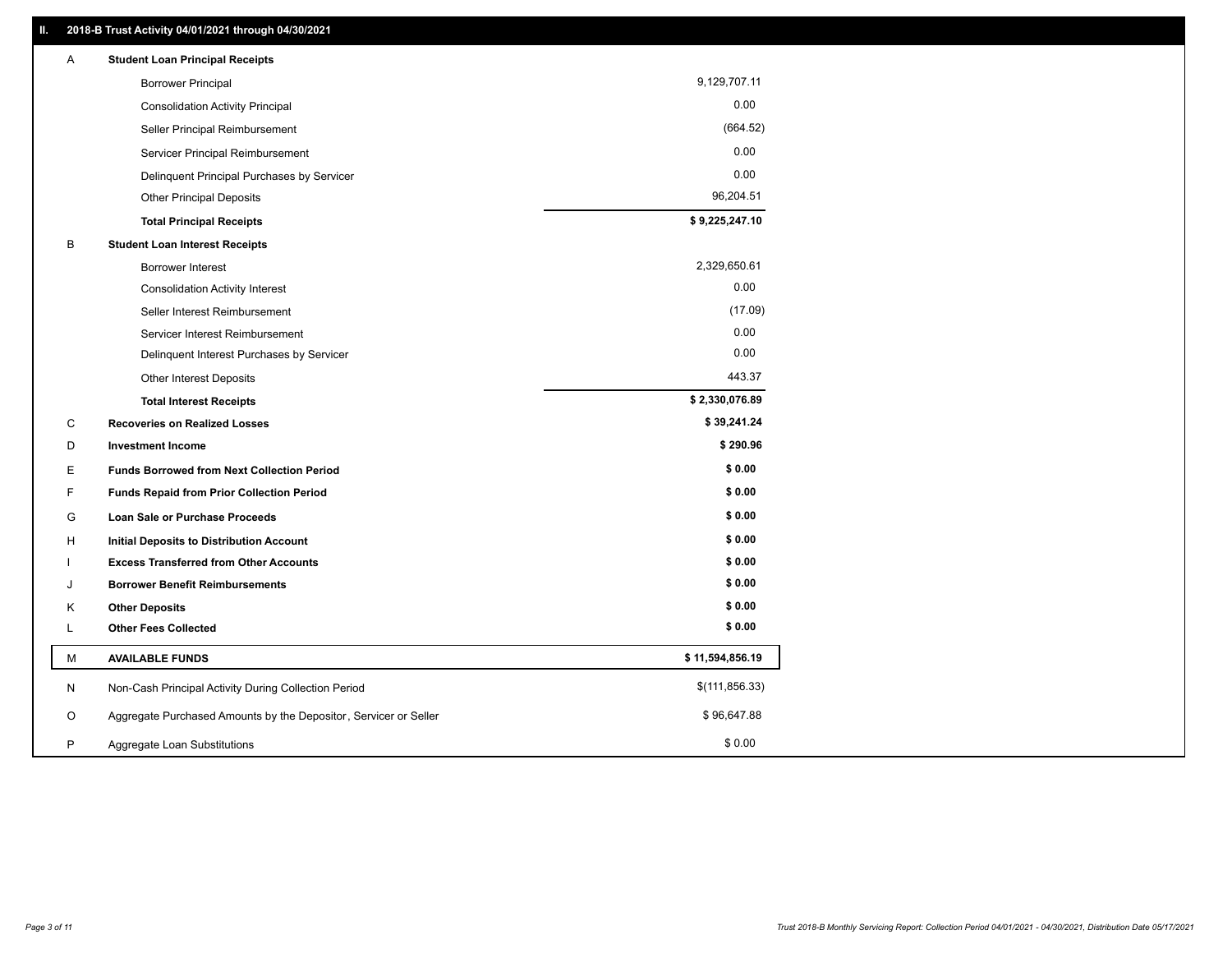|                   |                       |                          |         |                                                           | <b>Loans by Repayment Status</b> |                            |                          |         |                                                           |                |                            |
|-------------------|-----------------------|--------------------------|---------|-----------------------------------------------------------|----------------------------------|----------------------------|--------------------------|---------|-----------------------------------------------------------|----------------|----------------------------|
|                   |                       |                          |         | 04/30/2021                                                |                                  |                            |                          |         | 03/31/2021                                                |                |                            |
|                   |                       | <b>Wtd Avg</b><br>Coupon | # Loans | Principal and<br><b>Interest Accrued</b><br>to Capitalize | % of Principal                   | % of Loans in<br>Repay (1) | <b>Wtd Avg</b><br>Coupon | # Loans | Principal and<br><b>Interest Accrued</b><br>to Capitalize | % of Principal | % of Loans in<br>Repay (1) |
| INTERIM:          | IN SCHOOL             | 9.30%                    | 2,998   | \$48,131,520.57                                           | 9.890%                           | $-$ %                      | 9.28%                    | 3,050   | \$48,899,376.23                                           | 9.866%         | $-$ %                      |
|                   | GRACE                 | 9.30%                    | 677     | \$10,719,142.00                                           | 2.203%                           | $-$ %                      | 9.30%                    | 674     | \$10,527,114.51                                           | 2.124%         | $-$ %                      |
|                   | <b>DEFERMENT</b>      | 8.85%                    | 2,807   | \$37,773,056.66                                           | 7.762%                           | $-$ %                      | 8.89%                    | 2,822   | \$37,679,178.13                                           | 7.602%         | $-$ %                      |
| <b>REPAYMENT:</b> | <b>CURRENT</b>        | 7.88%                    | 32,002  | \$363,508,954.97                                          | 74.694%                          | 93.197%                    | 7.87%                    | 32,493  | \$370,154,828.19                                          | 74.681%        | 92.877%                    |
|                   | 31-60 DAYS DELINQUENT | 8.23%                    | 314     | \$4,705,723.63                                            | 0.967%                           | 1.206%                     | 8.29%                    | 346     | \$5,569,190.32                                            | 1.124%         | 1.397%                     |
|                   | 61-90 DAYS DELINQUENT | 8.35%                    | 180     | \$3,190,534.63                                            | 0.656%                           | 0.818%                     | 8.58%                    | 172     | \$3,025,421.86                                            | 0.610%         | 0.759%                     |
|                   | > 90 DAYS DELINQUENT  | 9.10%                    | 119     | \$1,816,325.85                                            | 0.373%                           | 0.466%                     | 8.78%                    | 138     | \$1,978,533.88                                            | 0.399%         | 0.496%                     |
|                   | <b>FORBEARANCE</b>    | 8.27%                    | 1,051   | \$16,821,896.21                                           | 3.457%                           | 4.313%                     | 8.45%                    | 1,151   | \$17,816,805.65                                           | 3.595%         | 4.470%                     |
| <b>TOTAL</b>      |                       |                          | 40,148  | \$486,667,154.52                                          | 100.00%                          | 100.00%                    |                          | 40,846  | \$495,650,448.77                                          | 100.00%        | 100.00%                    |

Percentages may not total 100% due to rounding \*

1 Loans classified in "Repayment" include any loan for which interim interest only, \$25 fixed payments or full principal and interest payments are due.

|                 |                                                                                                                              |                          |         |                                                           | <b>Loans by Borrower Status</b> |                                |                          |         |                                                                  |                |                                |
|-----------------|------------------------------------------------------------------------------------------------------------------------------|--------------------------|---------|-----------------------------------------------------------|---------------------------------|--------------------------------|--------------------------|---------|------------------------------------------------------------------|----------------|--------------------------------|
|                 |                                                                                                                              |                          |         | 04/30/2021                                                |                                 |                                |                          |         | 03/31/2021                                                       |                |                                |
|                 |                                                                                                                              | <b>Wtd Avg</b><br>Coupon | # Loans | Principal and<br><b>Interest Accrued</b><br>to Capitalize | % of Principal                  | % of Loans in<br>P&I Repay (2) | <b>Wtd Avg</b><br>Coupon | # Loans | <b>Principal and</b><br><b>Interest Accrued</b><br>to Capitalize | % of Principal | % of Loans in<br>P&I Repay (2) |
| <b>INTERIM:</b> | IN SCHOOL                                                                                                                    | 8.85%                    | 5,673   | \$89,606,435.65                                           | 18.412%                         | $-$ %                          | 8.83%                    | 5,768   | \$90,880,546.50                                                  | 18.336%        | $-$ %                          |
|                 | <b>GRACE</b>                                                                                                                 | 8.91%                    | 1,293   | \$20,048,458.27                                           | 4.120%                          | $-$ %                          | 8.92%                    | 1,287   | \$19,792,248.33                                                  | 3.993%         | $-$ %                          |
|                 | <b>DEFERMENT</b>                                                                                                             | 8.46%                    | 5,078   | \$65,716,327.73                                           | 13.503%                         | $-$ %                          | 8.47%                    | 5,120   | \$65,791,682.46                                                  | 13.274%        | $-$ %                          |
| P&I REPAYMENT:  | <b>CURRENT</b>                                                                                                               | 7.79%                    | 26,465  | \$285,171,471.38                                          | 58.597%                         | 91.608%                        | 7.78%                    | 26,883  | \$291,137,408.63                                                 | 58.738%        | 91.212%                        |
|                 | 31-60 DAYS DELINQUENT                                                                                                        | 8.20%                    | 299     | \$4,453,761.66                                            | 0.915%                          | 1.431%                         | 8.28%                    | 334     | \$5,319,345.17                                                   | 1.073%         | 1.667%                         |
|                 | 61-90 DAYS DELINQUENT                                                                                                        | 8.39%                    | 173     | \$3,076,091.69                                            | 0.632%                          | 0.988%                         | 8.58%                    | 167     | \$2,957,031.00                                                   | 0.597%         | 0.926%                         |
|                 | > 90 DAYS DELINQUENT                                                                                                         | 9.06%                    | 116     | \$1,772,711.93                                            | 0.364%                          | 0.569%                         | 8.76%                    | 136     | \$1,955,381.03                                                   | 0.395%         | 0.613%                         |
|                 | <b>FORBEARANCE</b>                                                                                                           | 8.27%                    | 1,051   | \$16,821,896.21                                           | 3.457%                          | 5.404%                         | 8.45%                    | 1,151   | \$17,816,805.65                                                  | 3.595%         | 5.582%                         |
| <b>TOTAL</b>    |                                                                                                                              |                          | 40,148  | \$486,667,154.52                                          | 100.00%                         | 100.00%                        |                          | 40,846  | \$495,650,448.77                                                 | 100.00%        | 100.00%                        |
| $\star$         | Percentages may not total 100% due to rounding                                                                               |                          |         |                                                           |                                 |                                |                          |         |                                                                  |                |                                |
|                 | 2 Loans classified in "P&I Repayment" includes only those loans for which scheduled principal and interest payments are due. |                          |         |                                                           |                                 |                                |                          |         |                                                                  |                |                                |

To conform with company standard reporting these sections now include Princial and Interest Accrued to Capitalize .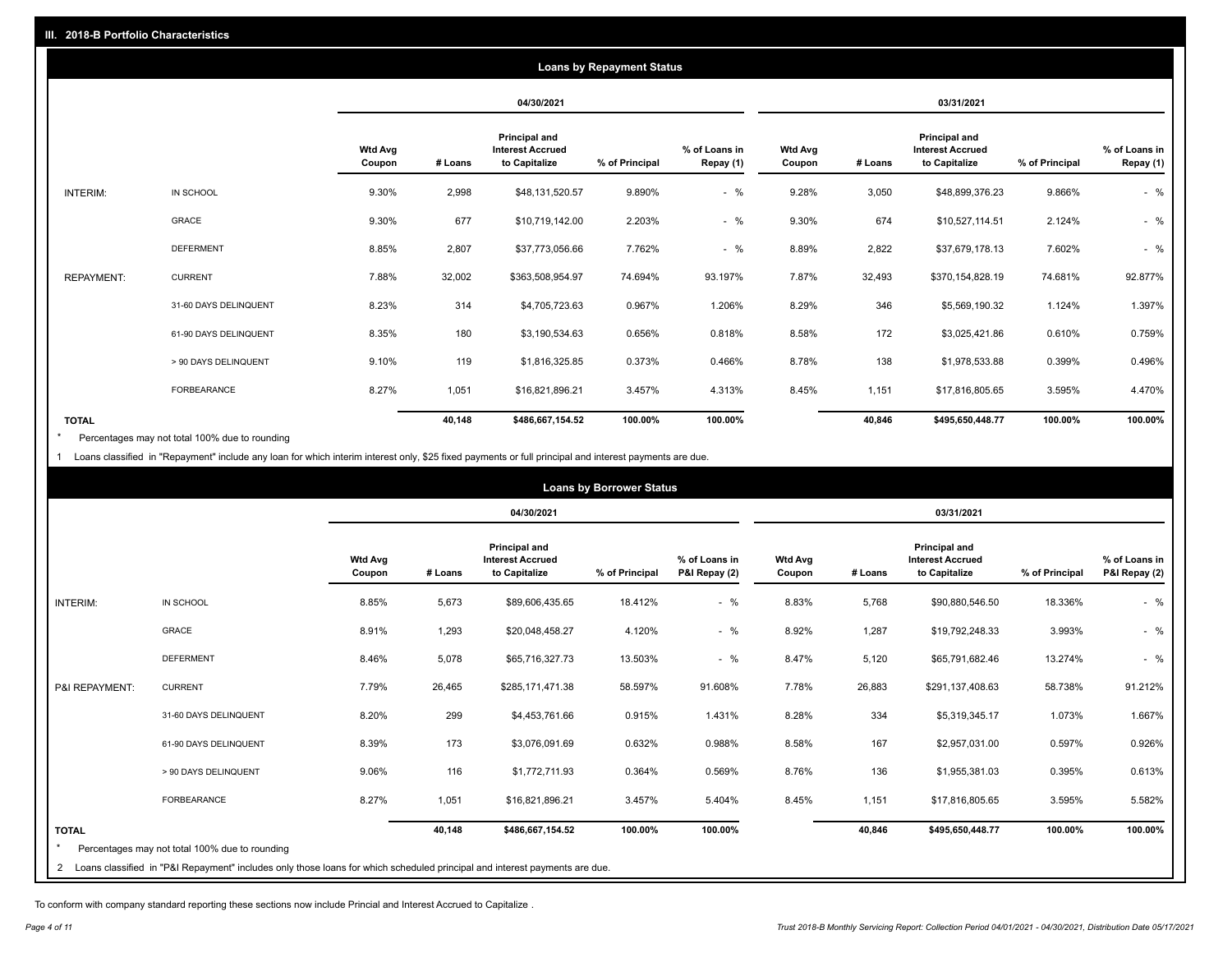|                                                                                        | 4/30/2021        | 3/31/2021        |
|----------------------------------------------------------------------------------------|------------------|------------------|
| Pool Balance                                                                           | \$486,667,154.52 | \$495,650,448.77 |
| Total # Loans                                                                          | 40,148           | 40,846           |
| Total # Borrowers                                                                      | 38,815           | 39,489           |
| Weighted Average Coupon                                                                | 8.15%            | 8.15%            |
| Weighted Average Remaining Term                                                        | 130.86           | 131.10           |
| Percent of Pool - Cosigned                                                             | 93.4%            | 93.4%            |
| Percent of Pool - Non Cosigned                                                         | 6.6%             | 6.6%             |
| Borrower Interest Accrued for Period                                                   | \$3,068,819.38   | \$3,234,390.69   |
| Outstanding Borrower Interest Accrued                                                  | \$32,451,160.30  | \$32,221,722.77  |
| Gross Principal Realized Loss - Periodic *                                             | \$570,929.89     | \$398,371.65     |
| Gross Principal Realized Loss - Cumulative *                                           | \$15,845,627.60  | \$15,274,697.71  |
| Recoveries on Realized Losses - Periodic                                               | \$39,241.24      | \$98,912.23      |
| Recoveries on Realized Losses - Cumulative                                             | \$1,742,628.81   | \$1,703,387.57   |
| Net Losses - Periodic                                                                  | \$531,688.65     | \$299,459.42     |
| Net Losses - Cumulative                                                                | \$14,102,998.79  | \$13,571,310.14  |
| Non-Cash Principal Activity - Capitalized Interest                                     | \$467,412.37     | \$823,573.68     |
| Since Issued Total Constant Prepayment Rate (CPR) (1)                                  | 12.02%           | 11.97%           |
| <b>Loan Substitutions</b>                                                              | \$0.00           | \$0.00           |
| <b>Cumulative Loan Substitutions</b>                                                   | \$0.00           | \$0.00           |
| <b>Unpaid Servicing Fees</b>                                                           | \$0.00           | \$0.00           |
| <b>Unpaid Administration Fees</b>                                                      | \$0.00           | \$0.00           |
| <b>Unpaid Carryover Servicing Fees</b>                                                 | \$0.00           | \$0.00           |
| Note Interest Shortfall                                                                | \$0.00           | \$0.00           |
| Loans in Modification                                                                  | \$24,678,397.34  | \$24,695,042.55  |
| % of Loans in Modification as a % of Loans in Repayment (P&I)                          | 8.38%            | 8.19%            |
| % Annualized Gross Principal Realized Loss - Periodic as a %                           |                  |                  |
| of Loans in Repayment (P&I) * 12                                                       | 2.33%            | 1.59%            |
| % Gross Principal Realized Loss - Cumulative as a % of<br><b>Original Pool Balance</b> | 2.09%            | 2.02%            |

\* In accordance with the Servicer's current policies and procedures, after September 1, 2017 loans subject to bankruptcy claims generally will not be reported as a charged- off unless and until they are delinquent for 120

(1) For additional information, see 'Since Issued CPR Methodology' found on page 11 of this report.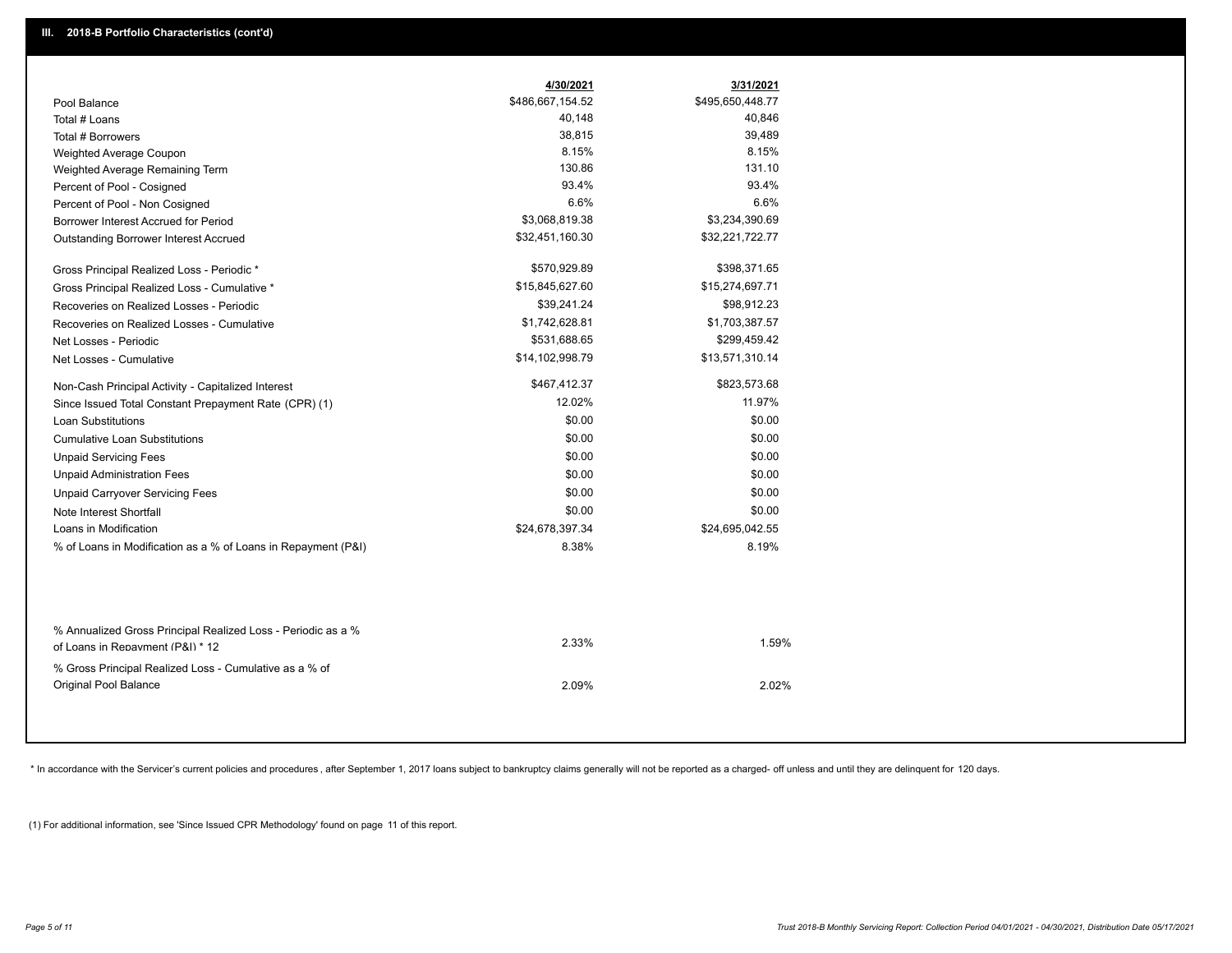#### **Loan Program**  A

|                                    | Weighted<br>Average | # LOANS | <b>\$ AMOUNT</b> | $%$ *    |
|------------------------------------|---------------------|---------|------------------|----------|
| - Smart Option Interest-Only Loans | 7.04%               | 9,109   | \$80,530,673.30  | 16.547%  |
| - Smart Option Fixed Pay Loans     | 8.14%               | 10,024  | \$146,476,418.24 | 30.098%  |
| - Smart Option Deferred Loans      | 8.51%               | 21,015  | \$259,660,062.98 | 53.355%  |
| - Other Loan Programs              | $0.00\%$            | 0       | \$0.00           | 0.000%   |
| <b>Total</b>                       | 8.15%               | 40,148  | \$486,667,154.52 | 100.000% |

\* Percentages may not total 100% due to rounding

B

C

**Index Type**

|                       | Weighted<br>Average | # LOANS  | <b>\$ AMOUNT</b> | $%$ *     |
|-----------------------|---------------------|----------|------------------|-----------|
| - Fixed Rate Loans    | 9.06%               | 11,644   | \$156,817,317.17 | 32.223%   |
| - LIBOR Indexed Loans | 7.72%               | 28,504   | \$329,849,837.35 | 67.777%   |
| - Other Index Rates   | 0.00%               | $\Omega$ | \$0.00           | $0.000\%$ |
| <b>Total</b>          | 8.15%               | 40,148   | \$486,667,154.52 | 100.000%  |

\* Percentages may not total 100% due to rounding

## **Weighted Average Recent FICO**

| Wtd Avg Recent FICO Band |          |                  |           |
|--------------------------|----------|------------------|-----------|
| $0 - 639$                | 2,489    | \$29,879,162.99  | 6.140%    |
| 640 - 669                | 2,337    | \$27,397,190.88  | 5.630%    |
| 670 - 699                | 4,286    | \$53,989,027.84  | 11.094%   |
| 700 - 739                | 8,407    | \$105,748,543.99 | 21.729%   |
| $740 +$                  | 22,629   | \$269,653,228.82 | 55.408%   |
| $N/A$ <sub>(1)</sub>     | $\Omega$ | \$0.00           | $0.000\%$ |
| <b>Total</b>             | 40,148   | \$486,667,154.52 | 100.000%  |
|                          |          |                  |           |

To conform with company standard reporting these sections now include Princial and Interest Accrued to Capitalize .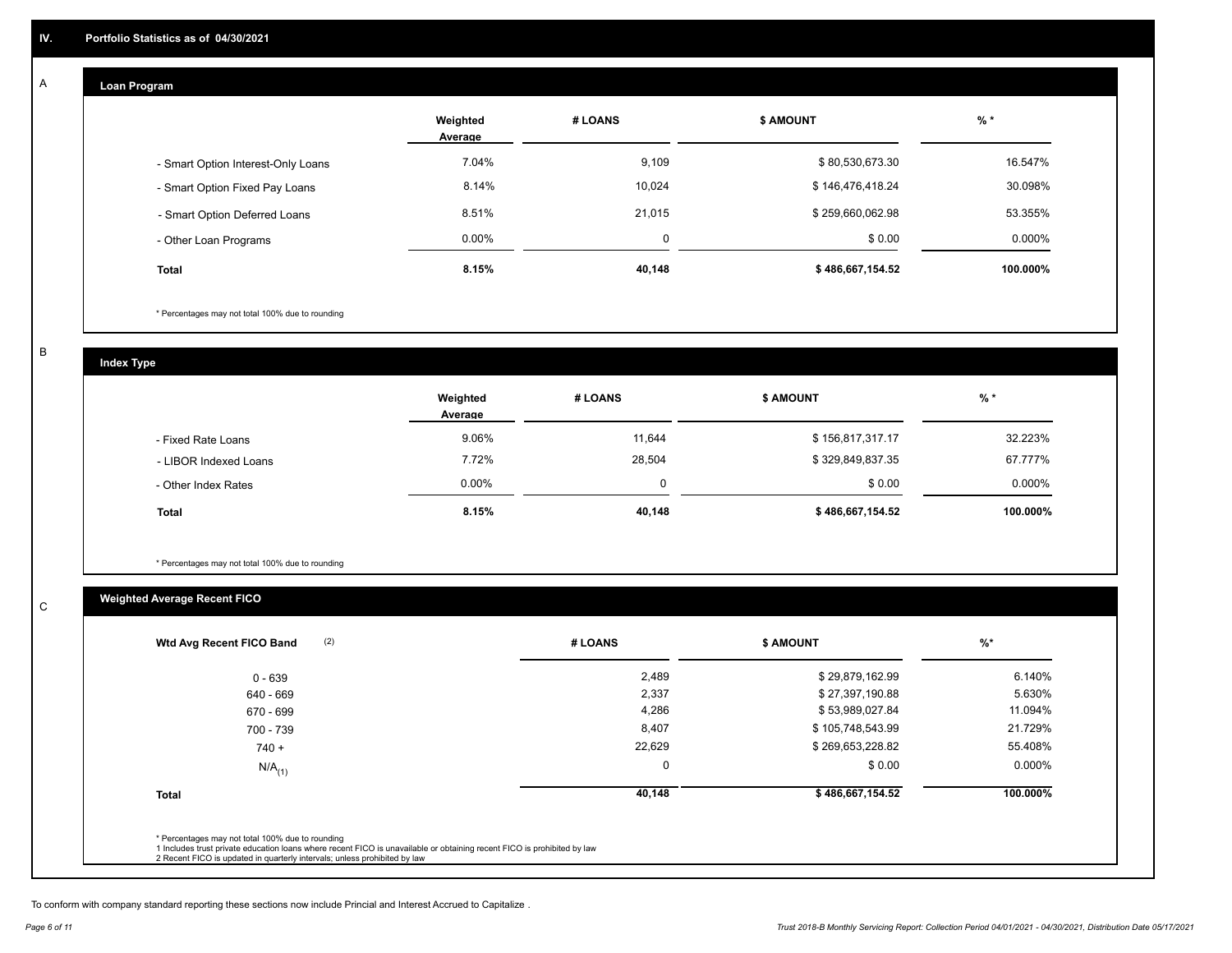| V. |                                      | 2018-B Reserve Account and Principal Distribution Calculations                  |                  |  |  |
|----|--------------------------------------|---------------------------------------------------------------------------------|------------------|--|--|
| А. | <b>Reserve Account</b>               |                                                                                 |                  |  |  |
|    |                                      | Specified Reserve Account Balance                                               | \$1,912,058.00   |  |  |
|    |                                      | <b>Actual Reserve Account Balance</b>                                           | \$1,912,058.00   |  |  |
| В. | <b>Principal Distribution Amount</b> |                                                                                 |                  |  |  |
|    | i.                                   | Class A Notes Outstanding                                                       | \$321,237,836.58 |  |  |
|    | ii.                                  | Pool Balance                                                                    | \$486,667,154.52 |  |  |
|    | iii.                                 | First Priority Principal Distribution Amount (i - ii)                           | \$0.00           |  |  |
|    |                                      |                                                                                 | \$371,737,836.58 |  |  |
|    | iv.                                  | Class A and B Notes Outstanding                                                 |                  |  |  |
|    | ٧.                                   | First Priority Principal Distribution Amount                                    | \$0.00           |  |  |
|    | vi.                                  | Pool Balance                                                                    | \$486,667,154.52 |  |  |
|    | vii.                                 | Specified Overcollateralization Amount                                          | \$121,666,788.63 |  |  |
|    | viii.                                | Regular Principal Distribution Amount (if (iv > 0, (iv - v) - (vi - vii))       | \$6,737,470.69   |  |  |
|    | ix.                                  | Pool Balance                                                                    | \$486,667,154.52 |  |  |
|    | Х.                                   | 10% of Initial Pool Balance                                                     | \$75,682,529.90  |  |  |
|    | xi.                                  | First Priority Principal Distribution Amount                                    | \$0.00           |  |  |
|    | xii.                                 | Regular Principal Distribution Amount                                           | \$6,737,470.69   |  |  |
|    | xiii.                                | Available Funds (after payment of waterfall items A through I)                  | \$3,644,365.72   |  |  |
|    | xiv.                                 | Additional Principal Distribution Amount (if(vi <= x,min(xiii, vi - xi - xii))) | \$0.00           |  |  |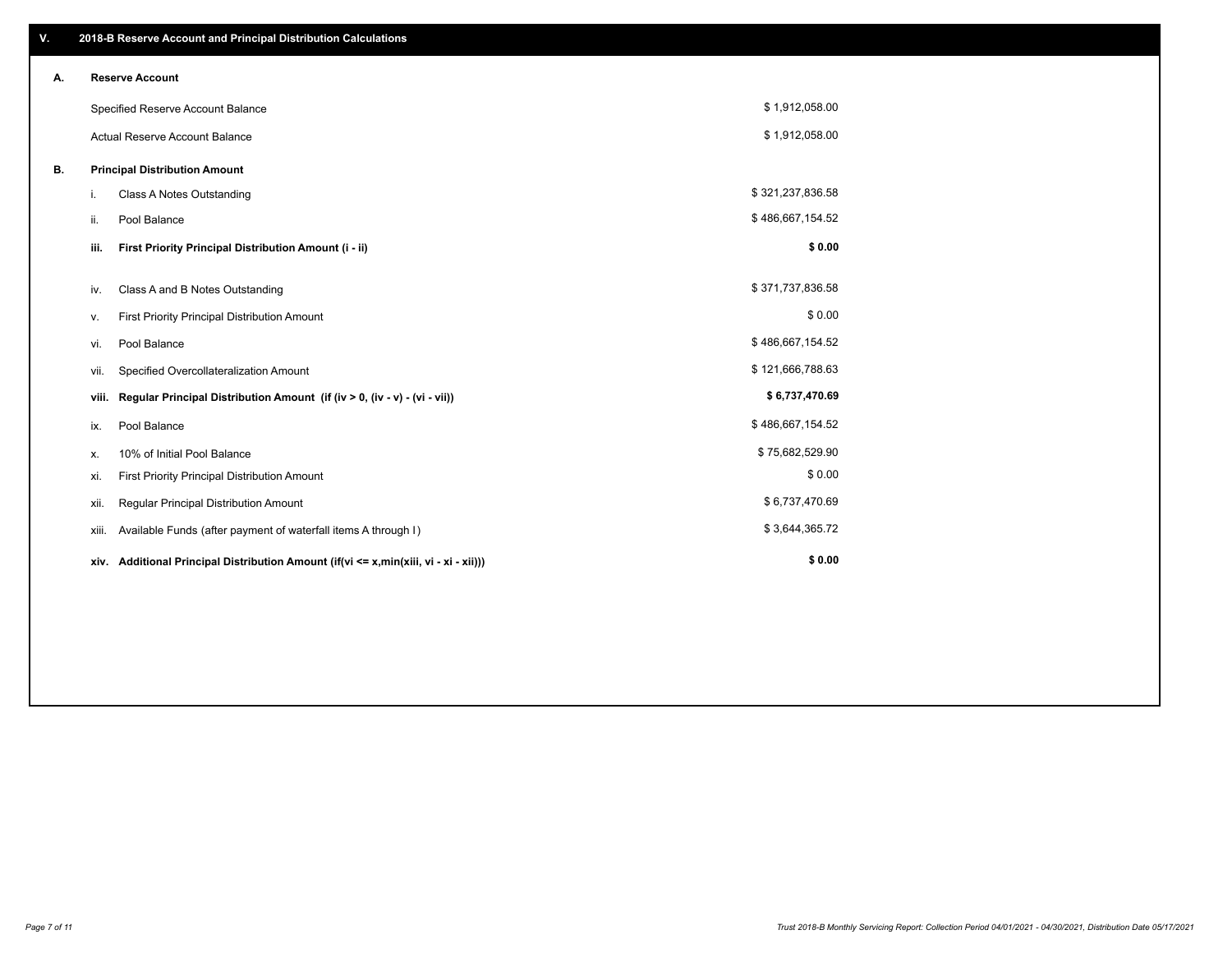|                              |                                                         | Paid           | <b>Funds Balance</b> |
|------------------------------|---------------------------------------------------------|----------------|----------------------|
| <b>Total Available Funds</b> |                                                         |                | \$11,594,856.19      |
| A                            | <b>Trustee Fees</b>                                     | \$0.00         | \$11,594,856.19      |
| В                            | <b>Servicing Fees</b>                                   | \$311,571.49   | \$11,283,284.70      |
| C                            | i. Administration Fees                                  | \$8,333.00     | \$11,274,951.70      |
|                              | ii. Unreimbursed Administrator Advances plus any Unpaid | \$0.00         | \$11,274,951.70      |
| D                            | Class A Noteholders Interest Distribution Amount        | \$724,781.96   | \$10,550,169.74      |
| E.                           | First Priority Principal Payment                        | \$0.00         | \$10,550,169.74      |
| F.                           | Class B Noteholders Interest Distribution Amount        | \$168,333.33   | \$10,381,836.41      |
| G                            | <b>Reinstatement Reserve Account</b>                    | \$0.00         | \$10,381,836.41      |
| H                            | Regular Principal Distribution                          | \$6,737,470.69 | \$3,644,365.72       |
|                              | <b>Carryover Servicing Fees</b>                         | \$0.00         | \$3,644,365.72       |
| J                            | Additional Principal Distribution Amount                | \$0.00         | \$3,644,365.72       |
| Κ                            | Unpaid Expenses of Trustee                              | \$0.00         | \$3,644,365.72       |
| L.                           | Unpaid Expenses of Administrator                        | \$0.00         | \$3,644,365.72       |
| М                            | Remaining Funds to the Residual Certificateholders      | \$3,644,365.72 | \$0.00               |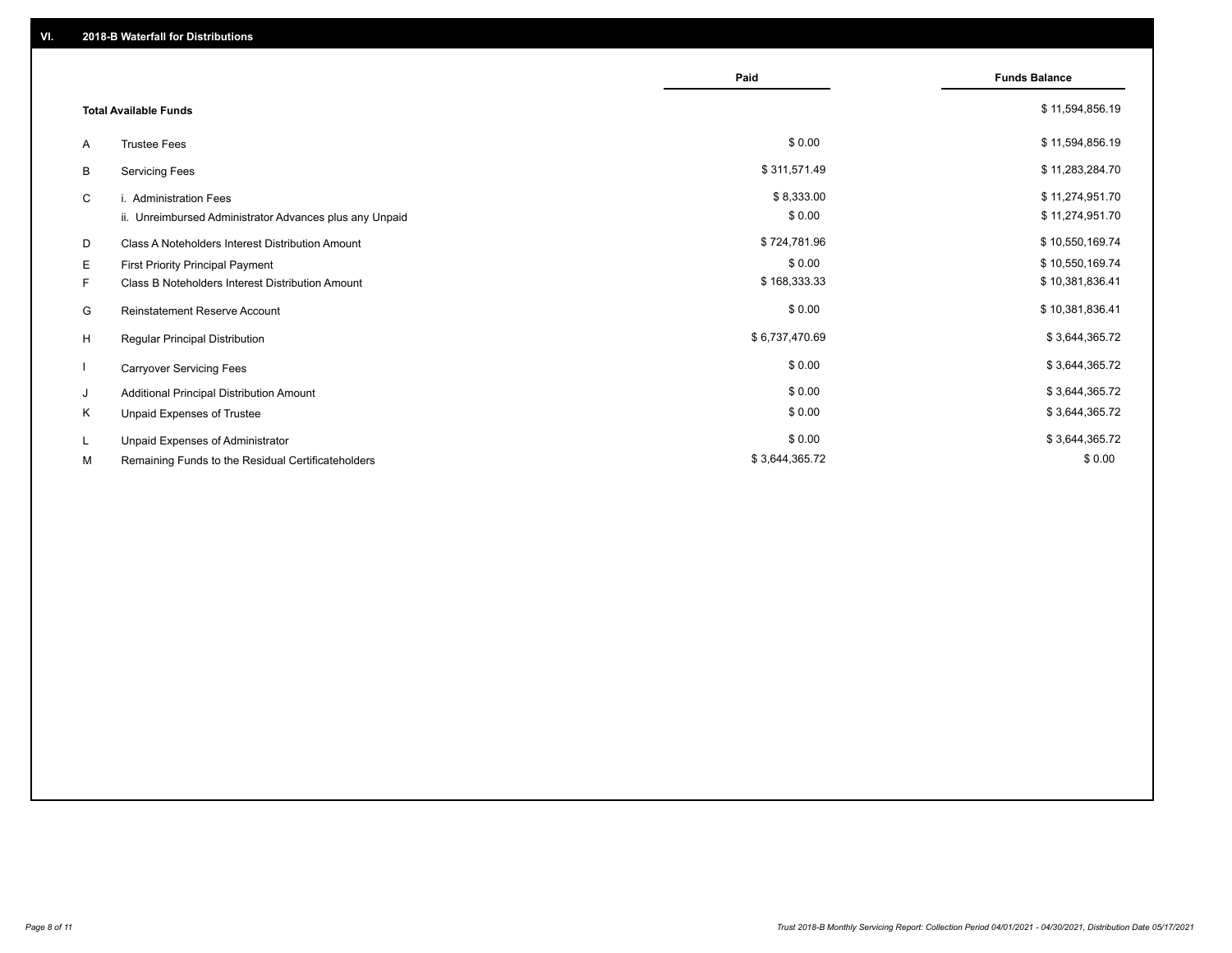| <b>Distribution Amounts</b>                                |                         |                         |                         |
|------------------------------------------------------------|-------------------------|-------------------------|-------------------------|
|                                                            | A <sub>2</sub> A        | A <sub>2</sub> B        | в                       |
| Cusip/Isin                                                 | 78449LAB4               | 78449LAC2               | 78449LAD0               |
| <b>Beginning Balance</b>                                   | \$215,427,269.55        | \$105,810,567.03        | \$50,500,000.00         |
| Index                                                      | <b>FIXED</b>            | <b>LIBOR</b>            | <b>FIXED</b>            |
| Spread/Fixed Rate                                          | 3.60%                   | 0.72%                   | 4.00%                   |
| Record Date (Days Prior to Distribution)                   | 1 NEW YORK BUSINESS DAY | 1 NEW YORK BUSINESS DAY | 1 NEW YORK BUSINESS DAY |
| <b>Accrual Period Begin</b>                                | 4/15/2021               | 4/15/2021               | 4/15/2021               |
| <b>Accrual Period End</b>                                  | 5/15/2021               | 5/17/2021               | 5/15/2021               |
| Daycount Fraction                                          | 0.08333333              | 0.08888889              | 0.08333333              |
| Interest Rate*                                             | 3.60000%                | 0.83463%                | 4.00000%                |
| <b>Accrued Interest Factor</b>                             | 0.003000000             | 0.000741893             | 0.003333333             |
| <b>Current Interest Due</b>                                | \$646,281.81            | \$78,500.15             | \$168,333.33            |
| Interest Shortfall from Prior Period Plus Accrued Interest | $\mathcal{S}$ -         | $\mathcal{S}$ -         | $\mathsf{\$}$ -         |
| <b>Total Interest Due</b>                                  | \$646,281.81            | \$78,500.15             | \$168,333.33            |
| <b>Interest Paid</b>                                       | \$646,281.81            | \$78,500.15             | \$168,333.33            |
| Interest Shortfall                                         | $$ -$                   | $\mathsf{\$}$ -         | $\mathsf{\$}$ -         |
| <b>Principal Paid</b>                                      | \$4,518,256.41          | \$2,219,214.28          | $\mathsf{\$}$ -         |
| <b>Ending Principal Balance</b>                            | \$210,909,013.14        | \$103,591,352.75        | \$50,500,000.00         |
| Paydown Factor                                             | 0.015965570             | 0.015965570             | 0.000000000             |
| <b>Ending Balance Factor</b>                               | 0.745261531             | 0.745261531             | 1.000000000             |

\* Pay rates for Current Distribution. For the interest rates applicable to the next distribution date, please see https://www.salliemae.com/about/investors/data/SMBabrate.txt.

**VII. 2018-B Distributions**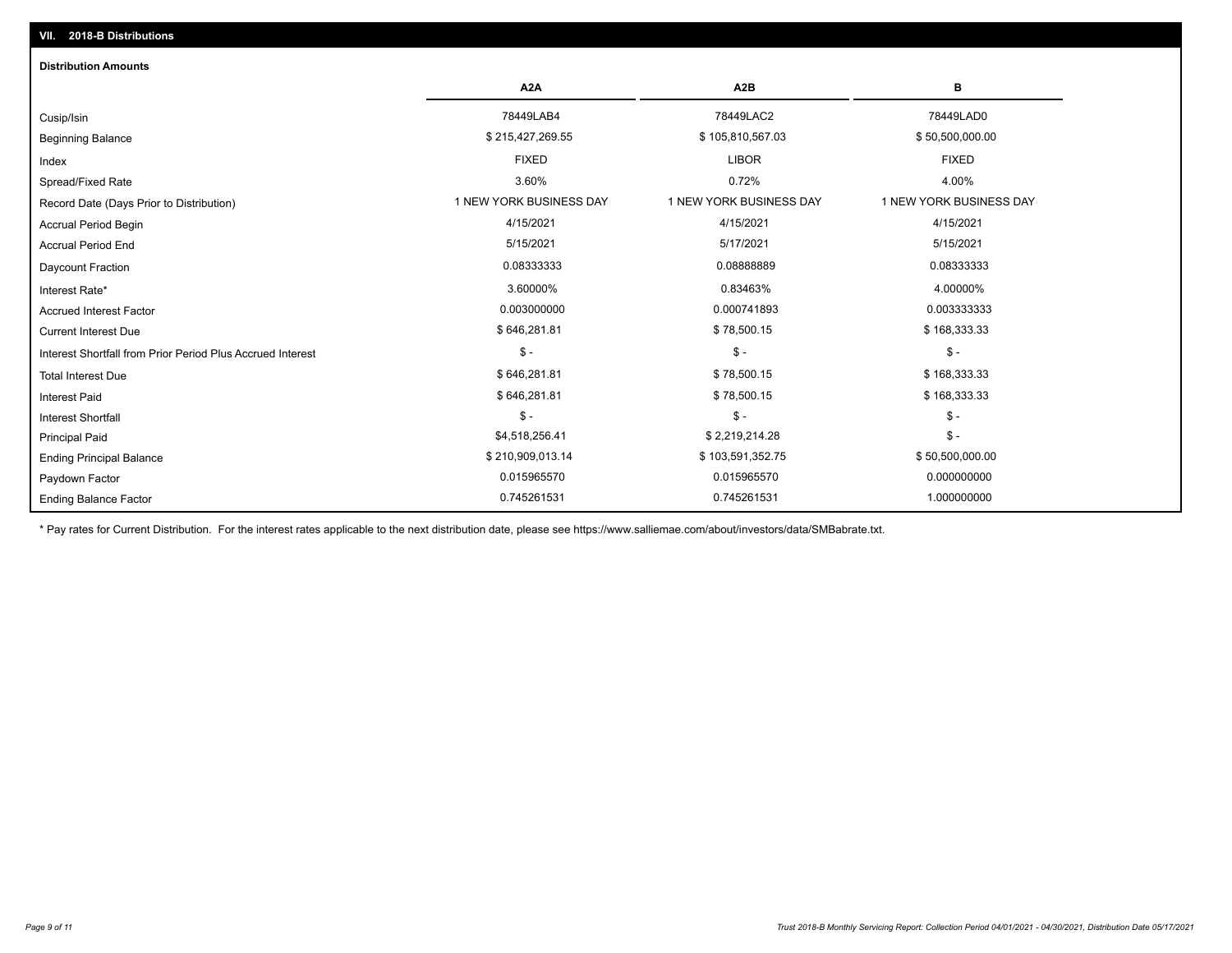#### **Since Issued Total CPR**

$$
\text{total CPR} = 1 - \left(\frac{APB}{PPB}\right)^{\left(\frac{12}{MSC}\right)}
$$

APB = Actual period-end Pool Balance PPB = Projected period-end Pool Balance assuming no prepayments and no defaults Pool Balance = Sum(Principal Balance + Interest Accrued to Capitalize Balance) MSC = Months Since Cut-Off

 $\mathsf{I}$ J λ

#### **Since-Issued Total Constant Prepayment Rate (CPR)**

Since-Issued Total CPR measures prepayments, both voluntary and involuntary, for a trust student loan pool over the life of a transaction. For each trust distribution, the actual month-end pool balance is compared against a month-end pool balance originally projected at issuance assuming no prepayments and defaults. For purposes of Since- Issued Total CPR calculations, projected period end pool balance assumes in-school status loans have up to a six month grace period before moving to repayment, grace status loans remain in grace status until their status end date and then to move to full principal and interest repayment, loans subject to interim interest or fixed payments during their in-school and grace period continue paying interim interest or fixed payments until full